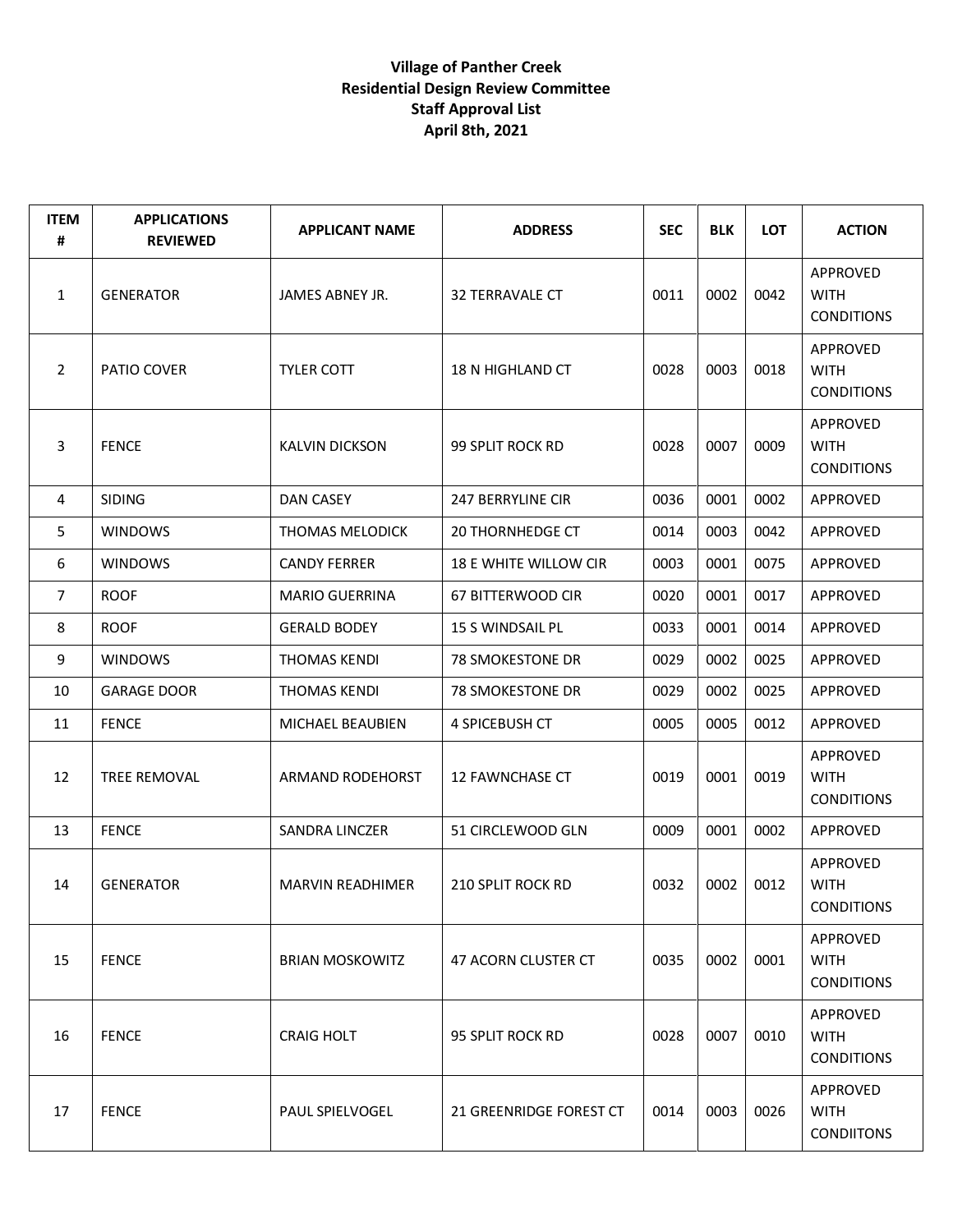| 18 | <b>DRIVEWAY</b>  | <b>PAM MCFATRIDGE</b>                            | 39 N WAVY OAK CIR         | 0007 | 0009 | 0008 | APPROVED                                     |
|----|------------------|--------------------------------------------------|---------------------------|------|------|------|----------------------------------------------|
| 19 | <b>COLOR</b>     | DAN ALEXANDER                                    | 23 RUSSET WOOD CT         | 0018 | 0002 | 0048 | APPROVED                                     |
| 20 | <b>DECK</b>      | <b>ROBERT NILAND</b>                             | <b>12 TANGLE BRUSH DR</b> | 0006 | 0001 | 0016 | APPROVED                                     |
| 21 | <b>COLOR</b>     | STEPHEN DORSETT                                  | 34 E WANDERING OAK DR     | 0005 | 0007 | 0009 | APPROVED                                     |
| 22 | <b>ROOF</b>      | <b>ROBERT NILAND</b>                             | <b>12 TANGLE BRUSH DR</b> | 0006 | 0001 | 0016 | APPROVED                                     |
| 23 | PATIO COVER      | <b>CLAYTON HALL</b>                              | 14 PEBBLE HOLLOW CT       | 0032 | 0002 | 0059 | APPROVED<br><b>WITH</b><br><b>CONDITIONS</b> |
| 24 | PORTE COCHERE    | <b>CLAYTON HALL</b>                              | 14 PEBBLE HOLLOW CT       | 0032 | 0002 | 0059 | APPROVED<br><b>WITH</b><br><b>CONDITIONS</b> |
| 25 | <b>DRIVEWAY</b>  | RICHARD BORSTMAYER                               | 82 N WINDSAIL PL          | 0033 | 0001 | 0028 | APPROVED                                     |
| 26 | POOL             | <b>JOHN BEBAK</b>                                | 50 ROCK WING PL           | 0032 | 0001 | 0009 | APPROVED<br><b>WITH</b><br><b>CONDITIONS</b> |
| 27 | <b>FENCE</b>     | <b>JOHN BEBAK</b>                                | <b>50 ROCK WING PL</b>    | 0032 | 0001 | 0009 | APPROVED<br><b>WITH</b><br><b>CONDITIONS</b> |
| 28 | <b>SHED</b>      | <b>DOYLE FORD JR</b>                             | 11 E BROKEN OAK CT        | 0002 | 0002 | 0009 | APPROVED<br><b>WITH</b><br><b>CONDITIONS</b> |
| 29 | <b>FENCE</b>     | <b>JOHN HEATH</b>                                | 14 E ROCK WING PL         | 0032 | 0002 | 0009 | APPROVED<br><b>WITH</b><br><b>CONDITIONS</b> |
| 30 | <b>COLOR</b>     | <b>JEREMY CONSTANT</b>                           | 74 WOODSTOCK CIRCLE DR    | 0002 | 0001 | 0052 | APPROVED                                     |
| 31 | <b>GENERATOR</b> | MICHAEL KAISER                                   | 5 WEDGEWOOS POINT         | 0011 | 0003 | 0003 | APPROVED<br><b>WITH</b><br><b>CONDITIONS</b> |
| 32 | ROOM ADDITION    | PAUL HANSLIK<br>REVOCABLE LIVING<br><b>TRUST</b> | <b>6 S BUCK RIDGE</b>     | 0029 | 0003 | 0010 | APPROVED<br><b>WITH</b><br><b>CONDITIONS</b> |
| 33 | <b>GENERATOR</b> | <b>BRULEA LITTERER</b>                           | 48 FALLSHIRE DR           | 0012 | 0003 | 0009 | APPROVED<br><b>WITH</b><br><b>CONDITIONS</b> |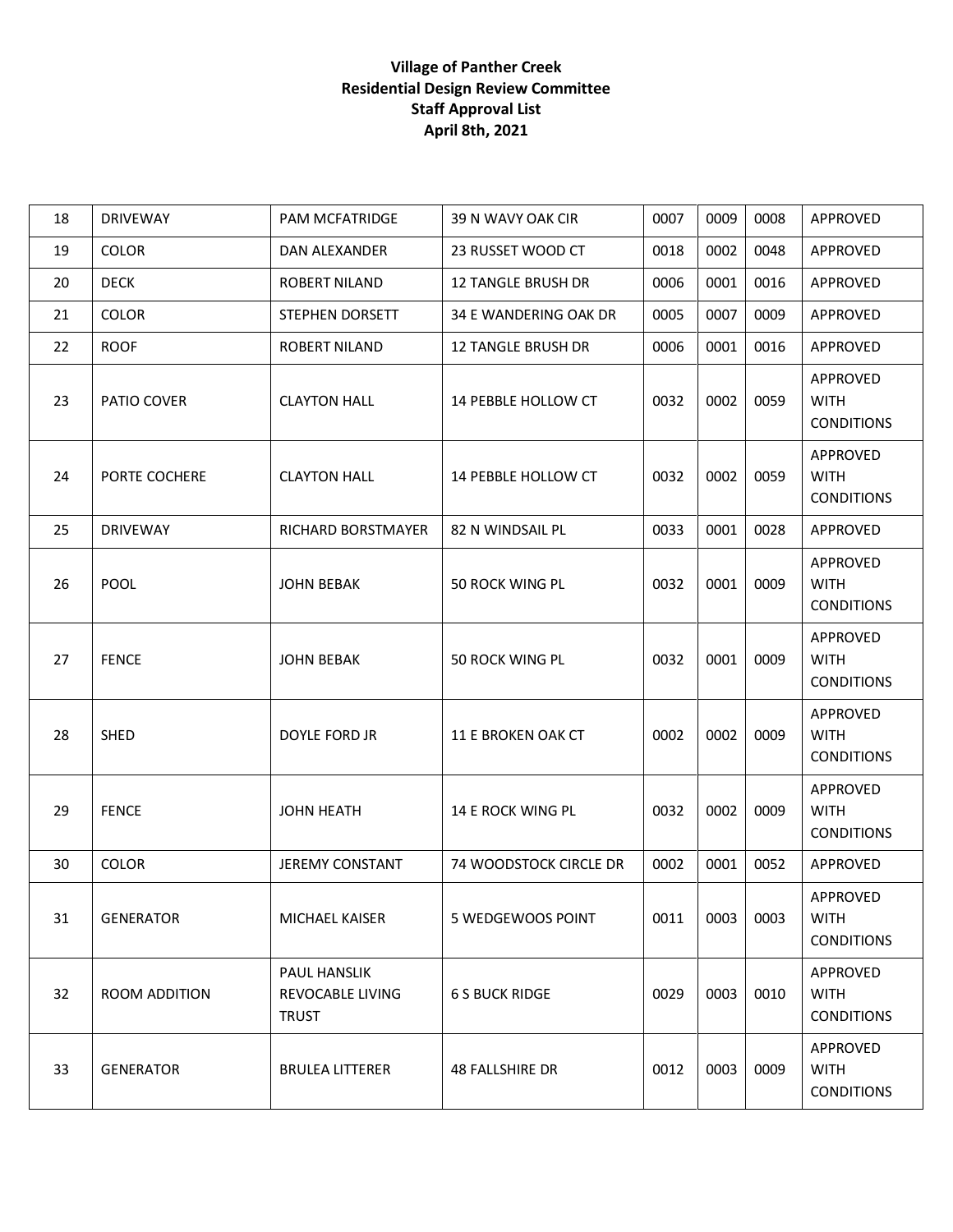| 34 | POOL                | <b>STEPHEN SHIELDS</b>    | <b>26 LUCKY LEAF CT</b>   | 0030 | 0003 | 0015 | APPROVED<br><b>WITH</b><br><b>CONDITIONS</b>        |
|----|---------------------|---------------------------|---------------------------|------|------|------|-----------------------------------------------------|
| 35 | TREE REMOVAL        | ANGELL CHANG              | <b>35 HICKORY OAK DR</b>  | 0015 | 0002 | 0031 | APPROVED<br><b>WITH</b><br><b>CONDITIONS</b>        |
| 36 | <b>GENERATOR</b>    | <b>ANDREW KLINCK</b>      | 8 TWELVE PINES CT         | 0014 | 0001 | 0037 | APPROVED<br><b>WITH</b><br><b>CONDITIONS</b>        |
| 37 | <b>COLOR</b>        | <b>SALVADOR LOPEZ</b>     | 16 BIGELOW OAK CT         | 0003 | 0001 | 0059 | APPROVED                                            |
| 38 | <b>TREE REMOVAL</b> | DAVID GIL                 | 7 E WANDERING OAK DR      | 0005 | 0008 | 0001 | <b>APPROVED</b>                                     |
| 39 | <b>COLOR</b>        | <b>ROBERT NILAND</b>      | <b>12 TANGLE BRUSH</b>    | 0006 | 0001 | 0016 | APPROVED                                            |
| 40 | <b>FENCE</b>        | <b>KRYSTAL HINERMAN</b>   | 9 PINEASH CT              | 0002 | 0001 | 0021 | <b>APPROVED</b><br><b>WITH</b><br><b>CONDITIONS</b> |
| 41 | <b>GENERATOR</b>    | LILIAN DUCHARME           | <b>19 BROOKLINE CT</b>    | 0029 | 0001 | 0039 | <b>APPROVED</b><br><b>WITH</b><br><b>CONDITIONS</b> |
| 42 | <b>COLOR</b>        | <b>ROGER NICHOLSON</b>    | <b>14 ATRIUM WOODS CT</b> | 0035 | 0001 | 0069 | APPROVED                                            |
| 43 | <b>PAVING</b>       | <b>ANDREW HOVERSON</b>    | 25 W WEDGEWOOD GLN        | 0011 | 0001 | 0032 | APPROVED                                            |
| 44 | PERGOLA             | <b>JOHN MORGAN</b>        | 125 S MILL TRACE DR       | 0031 | 0001 | 0025 | <b>APPROVED</b><br><b>WITH</b><br><b>CONDITIONS</b> |
| 45 | <b>GAS LINE</b>     | <b>JOHN MORGAN</b>        | 125 S MILL TRACE DR       | 0031 | 0001 | 0025 | APPROVED<br><b>WITH</b><br><b>CONDITIONS</b>        |
| 46 | <b>PAVING</b>       | <b>JOHN MORGAN</b>        | 125 S MILL TRACE DR       | 0031 | 0001 | 0025 | APPROVED<br><b>WITH</b><br><b>CONDITIONS</b>        |
| 47 | <b>ROOF</b>         | <b>CHRISTIAN CALDERON</b> | <b>30 LEEWARD COVE DR</b> | 0024 | 0001 | 0008 | APPROVED                                            |
| 48 | <b>TREE REMOVAL</b> | <b>BRANDON LUNN</b>       | 92 S WAVY OAK CIR         | 0007 | 0008 | 0015 | APPROVED<br><b>WITH</b><br><b>CONDITIONS</b>        |
| 49 | <b>FENCE</b>        | <b>CHRISTOPHE MALSANG</b> | <b>3 TWELVE PINES</b>     | 0014 | 0001 | 0021 | APPROVED                                            |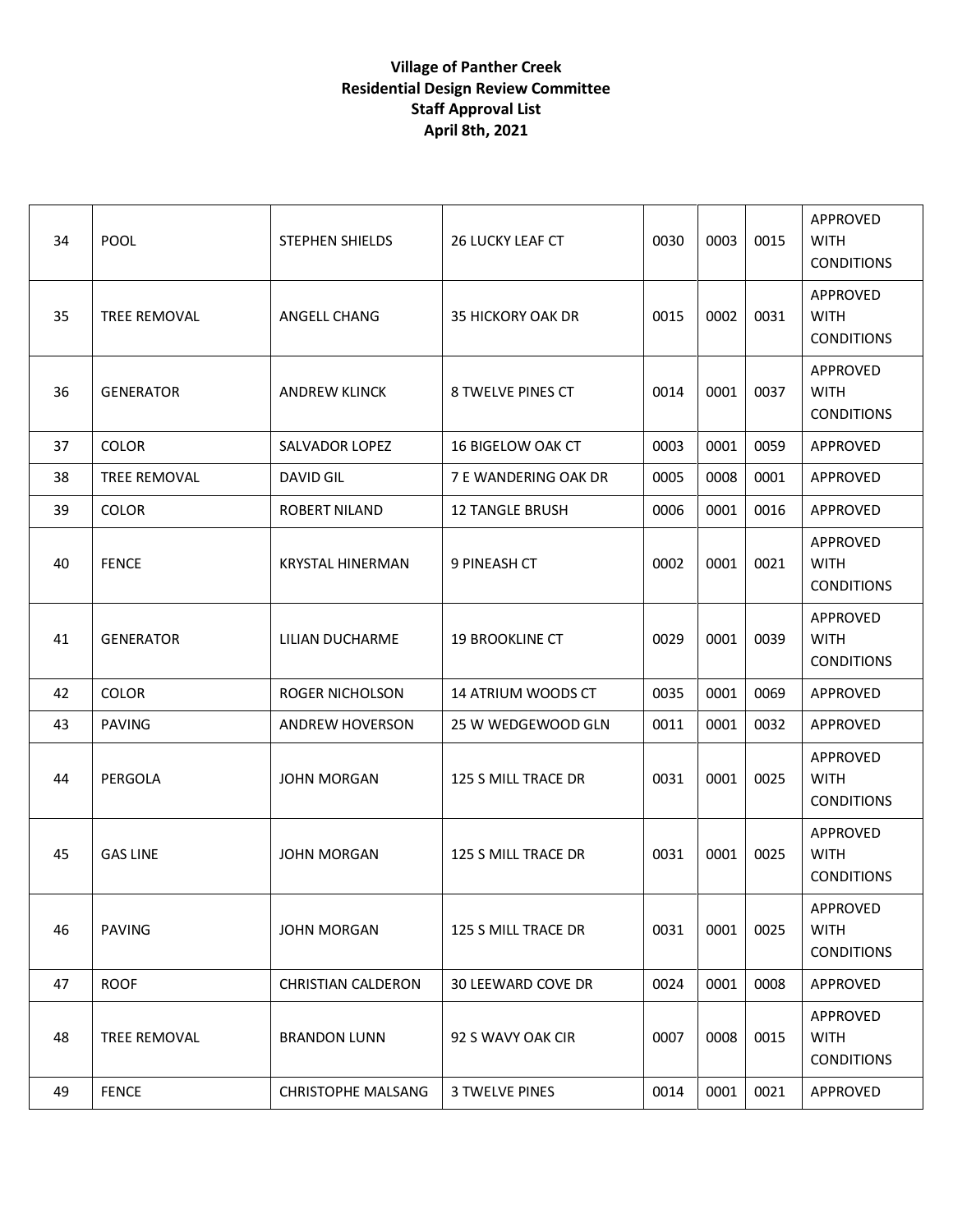| 50 | <b>GENERATOR</b>    | <b>CHRISTOPHE MALSANG</b>         | <b>3 TWELVE PINES</b>      | 0014 | 0001 | 0021 | APPROVED<br><b>WITH</b><br><b>CONDITIONS</b> |
|----|---------------------|-----------------------------------|----------------------------|------|------|------|----------------------------------------------|
| 51 | <b>TREE REMOVAL</b> | <b>BRIAN WOLFORD</b>              | <b>111 SPLIT ROCK RD</b>   | 0028 | 0007 | 0006 | APPROVED<br><b>WITH</b><br><b>CONDITIONS</b> |
| 52 | <b>GENERATOR</b>    | <b>CRAIG MELLINGTON</b>           | 6 E RACING CLOUD CT        | 0046 | 0001 | 0019 | APPROVED<br><b>WITH</b><br><b>CONDITIONS</b> |
| 53 | <b>POOL</b>         | <b>CHRISTOPHER BUCK</b>           | 26 SWEETLEAF CT            | 0022 | 0004 | 0018 | APPROVED<br><b>WITH</b><br><b>CONDITIONS</b> |
| 54 | <b>GENERATOR</b>    | <b>STEVEN CHIPPAS</b>             | 2 CRESTED PINES CT         | 0035 | 0002 | 0025 | APPROVED<br><b>WITH</b><br><b>CONDITIONS</b> |
| 55 | <b>TREE REMOVAL</b> | <b>MARIO ALBERTO</b><br>CASTANEDA | <b>80 INDIAN CLOVER DR</b> | 0011 | 0001 | 0016 | APPROVED                                     |
| 56 | <b>COLOR</b>        | <b>MARIO ALBERTO</b><br>CASTANEDA | <b>80 INDIAN CLOVER DR</b> | 0011 | 0001 | 0016 | APPROVED                                     |
| 57 | <b>SIDING</b>       | <b>MARIO ALBERTO</b><br>CASTANEDA | 80 INDIAN CLOVER DR        | 0011 | 0001 | 0016 | APPROVED                                     |
| 58 | ROOM ADDITION       | <b>MARIO ALBERTO</b><br>CASTANEDA | 80 INDIAN CLOVER DR        | 0011 | 0001 | 0016 | APPROVED<br><b>WITH</b><br><b>CONDITIONS</b> |
| 59 | <b>COLOR</b>        | <b>JAMES VAN ZANDT</b>            | 5 POSTVINE CT              | 0010 | 0001 | 0022 | APPROVED                                     |
| 60 | <b>ROOF</b>         | <b>JO BETH STEWARD</b>            | 23 REFLECTION PT           | 0034 | 0001 | 0019 | APPROVED                                     |
| 61 | <b>WINDOWS</b>      | JO BETH STEWARD                   | 23 REFLECTION PT           | 0034 | 0001 | 0019 | APPROVED                                     |
| 62 | <b>GARAGE DOOR</b>  | JO BETH STEWARD                   | 23 REFLECTION PT           | 0034 | 0001 | 0019 | APPROVED                                     |
| 63 | REMODELING          | <b>JO BETH STEWARD</b>            | 23 REFLECTION PT           | 0034 | 0001 | 0019 | APPROVED<br><b>WITH</b><br><b>CONDITIONS</b> |
| 64 | <b>GENERATOR</b>    | <b>BILL LAYTON</b>                | 22 CARRIAGE PINES CT       | 0035 | 0001 | 0034 | APPROVED<br><b>WITH</b><br><b>CONDITONS</b>  |
| 65 | <b>GENERATOR</b>    | R G HAWKINS                       | <b>6 VISTA COVE CIR</b>    | 0034 | 0002 | 0002 | APPROVED<br><b>WITH</b><br><b>CONDITIONS</b> |